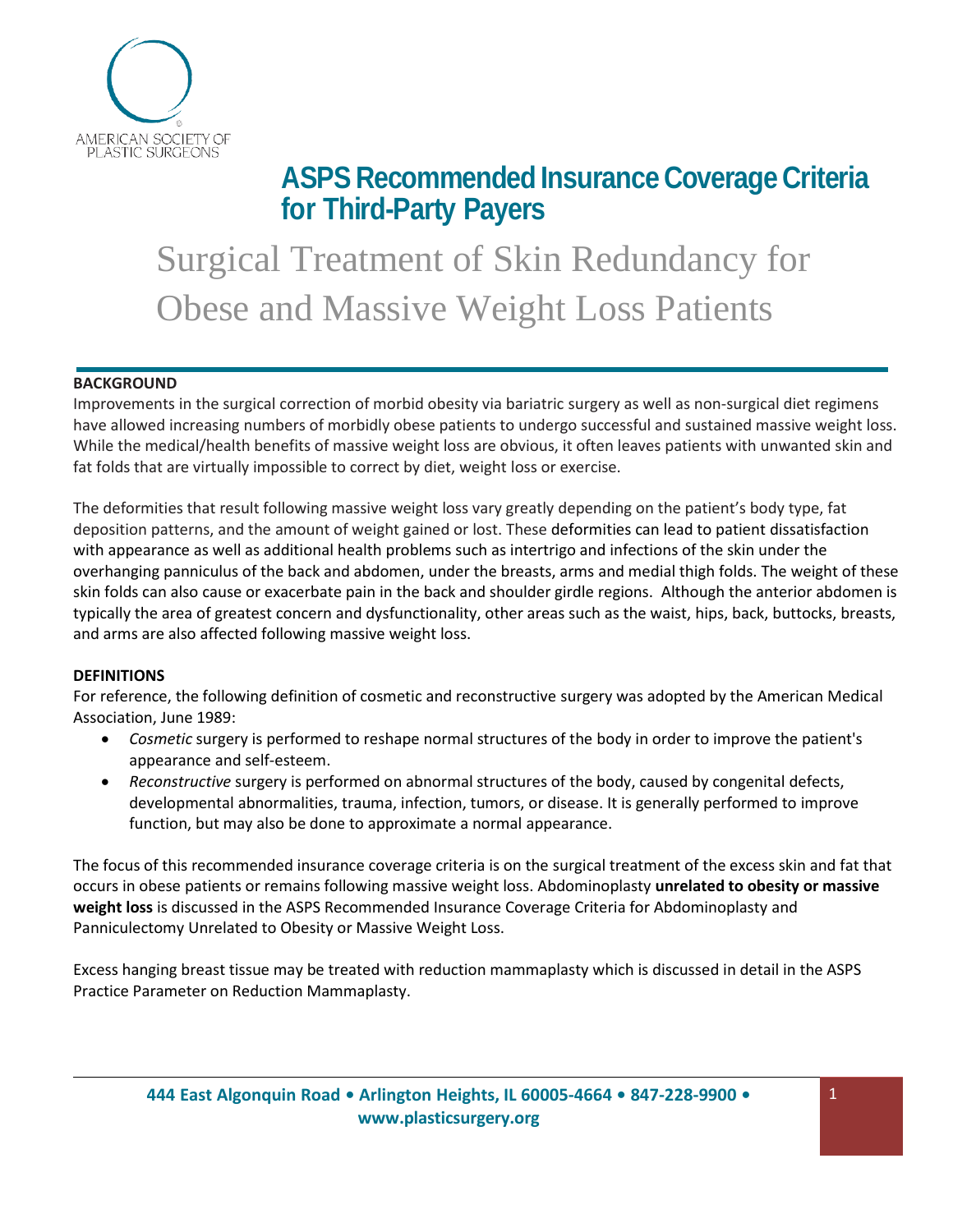There are a wide range of defects of varying severity that may benefit from the removal of excess skin and fat. As a result, numerous procedures and terms have developed over the years describing the techniques and special adaptations that have been developed. Some of these terms describe similar procedures, may overlap and in some cases be used interchangeably. To clarify the difference in the procedures, the following definitions should be utilized.

*Abdominoplasty* typically performed for cosmetic purposes, involves the removal of excess skin and fat from the pubis to the umbilicus or above, and may include fascial plication of the rectus muscle diastasis and a neoumbilicoplasty.

*Panniculectomy* involves the removal of hanging excess skin/fat in a transverse or vertical wedge but does **not** include muscle plication, neoumbilicoplasty or flap elevation. A cosmetic abdominoplasty is sometimes performed at the time of a functional panniculectomy or delayed pending completion of weight reduction. A Panniculectomy is a noncosmetic procedure typically performed to assist in the correction of a functional impairment.

*Circumferential Lipectomy (Belt Lipectomy, Lower Body lift)* is a circumferential procedure which combines the elements of an abdominoplasty or panniculetomy with removal of excess skin/fat from the lateral thighs and buttock. The procedure involves removing tissue from around the circumference of the lower trunk which eliminates lower back rolls, and provides some elevation of the outer thighs, buttocks, and mons pubis. A circumferential lipectomy describes an abdominoplasty or panniculectomy combined with flank and back lifts, as both procedures being performed together sequentially and including suction assisted lipectomy, where necessary. These procedures are typically considered cosmetic.

*Torsoplasty* is a term which encompasses a number of operative procedures, usually done together to improve the contour of the torso, usually female (though not exclusively). These would include abdominoplasty with liposuction of the hips/flanks and breast augmentation and/or breast lift/reduction. In men, this could include reduction of gynecomastia by suction assisted lipectomy/ultrasound assisted lipectomy or excision.

*Medial thigh lift* is a procedure that treats the excessive skin and fat of the medial thigh. Incisions in the groin or others that extend to the knee can be required to correct the defect. Liposuction may be combined when necessary. Only in severe cases would the case of excessive skin in the medial thigh region be considered as a functional abnormality.

*Breast reduction* is usually performed for relief symptoms such as back, neck, and shoulder pain, and skin irritation, rather than to enhance the appearance of the breasts.

*Gynecomastia* is a procedure to remove excess fat, glandular tissue and/or skin from overdeveloped or enlarged male breasts. In severe cases of gynecomastia, the weight of excess breast tissue may cause the breasts to sag and stretch the areola. In these cases, the position and size of the areola can be surgically improved and excess skin may need to be reduced.

# **POLICY**

When panniculectomy is performed to eliminate a large hanging abdominal panniculus done in part to reduce associated symptoms, cellulitis, intertrigo, shoulder pain, neck pain, back pain, thoracic spine pain, lumbago, and panniculitis, this would be considered reconstructive.

For example, a panniculectomy to eliminate a large hanging abdominal panniculus and its associated symptoms would be considered reconstructive. In situations where a circumferential treatment approach is utilized to also treat the residual back and hip rolls or the ptotic buttock tissue, only the anterior portion of the procedures would be considered reconstructive, the remaining portion of the procedure would be considered cosmetic. Only in rare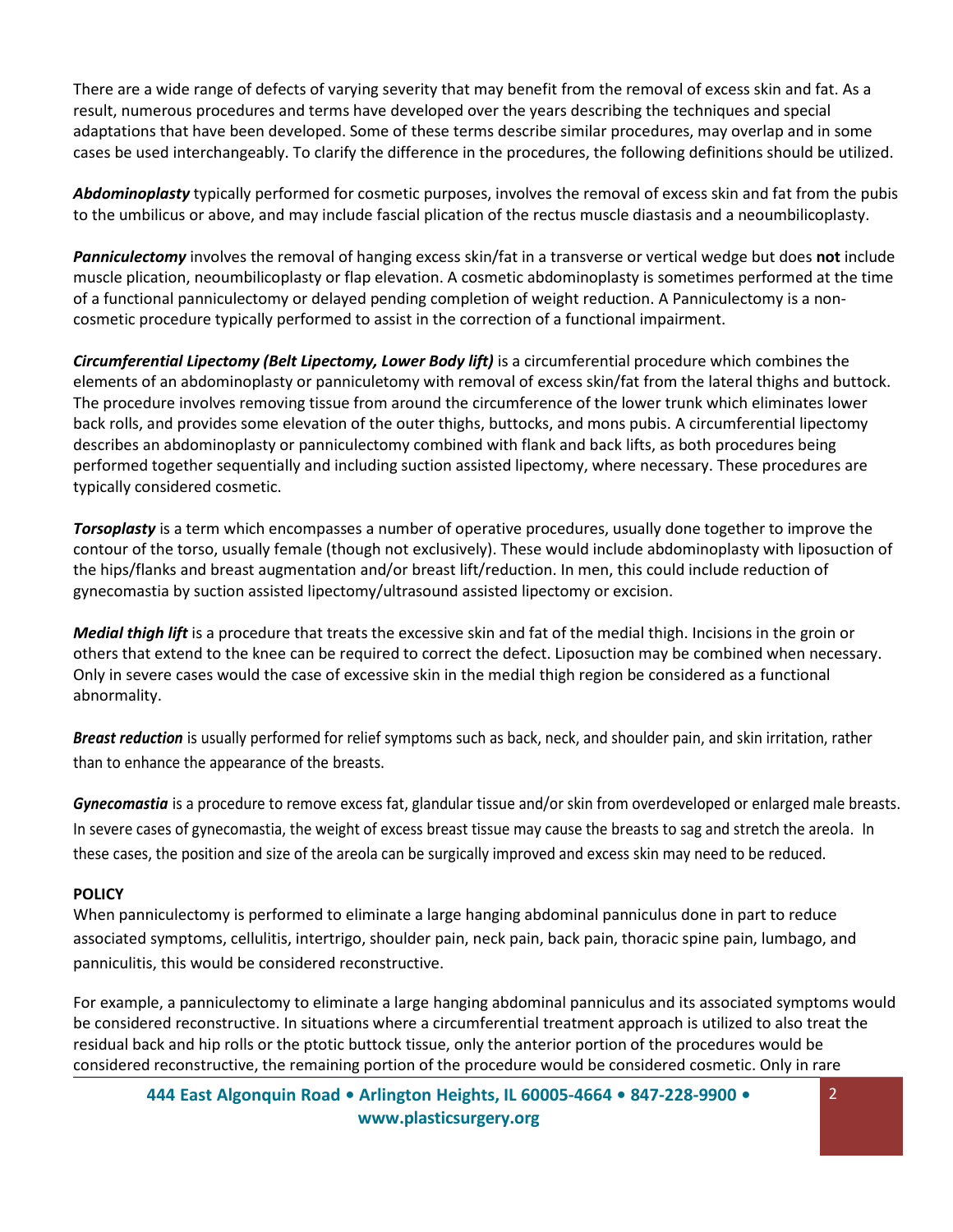circumstances will buttock, thigh or arm lifts be needed to treat functional abnormalities. Typically, these procedures are performed to improve appearance and are therefore cosmetic in nature.

Patients considered for panniculectomy may be required to/ should document the type and duration of symptoms/ treatment for panniculitis. Documented recalcitrant panniculitis may be considered as indication for panniculectomy. Photographs should confirm the patients' medical condition.

Patients considered for panniculectomy may be required to/ should document specialist (back) evaluation, radiological evaluation and duration of symptoms/ treatment for chronic back pain felt related to their panniculus. Direct correlation is recommended before panniculectomy is considered. Photographs should confirm the patients' medical condition. Improvement in a patient's activities of daily living should not be considered as an indication for panniculectomy.

### **CODING**

The following codes are provided as a guideline for the physician and are not meant to be exclusive of other possible codes. Other codes may be acceptable depending on the nature of any given procedure.

| <b>Diagnosis</b>                                                                    | ICD-10 Code         |
|-------------------------------------------------------------------------------------|---------------------|
| <b>Cosmetic Procedures</b>                                                          |                     |
| Plastic surgery for unacceptable                                                    |                     |
| cosmetic appearance                                                                 | Z41.1               |
| <b>Functional Diagnosis Codes</b>                                                   |                     |
| Localized adiposity - fat pad                                                       | E65                 |
| Lymphedema                                                                          | 189.0               |
| Hypertrophy of breast                                                               | N <sub>62</sub>     |
| Cellulitis - trunk                                                                  | L03.319             |
| Cellulitis of axilla &upper arm                                                     | $L03.111 - L03.114$ |
| Cellulitis of lower limb                                                            | L03.115, L03.116    |
| Intertrigo                                                                          | L26, L30.4, L53.8   |
| Shoulder pain                                                                       | $M25.511 - M25.519$ |
| Neck pain                                                                           | M54.2               |
| Pain in thoracic spine                                                              | M54.6               |
| Lumbago                                                                             | M54.5               |
| Diastasis recti                                                                     | M62.00, M62.08      |
| Panniculitis                                                                        | M79.3               |
| Procedure                                                                           | <b>CPT Code</b>     |
| Panniculectomy (Functional or Cosmetic)                                             | 15830               |
| Excision, excessive skin and subcutaneous tissue                                    |                     |
| (includes lipectomy); abdomen, infraumbilical panniculectomy                        |                     |
| Abdominoplasty (Cosmetic)                                                           | $+15847$            |
| Excision, excessive skin and subcutaneous tissue (includes lipectomy), abdomen (eg, |                     |
| abdominoplasty)                                                                     |                     |
| (includes umbilical transposition and fascial plication)                            |                     |
|                                                                                     |                     |

List separately in addition to code for primary procedure

**444 East Algonquin Road • Arlington Heights, IL 60005-4664 • 847-228-9900 • [www.plasticsurgery.org](http://www.plasticsurgery.org/)**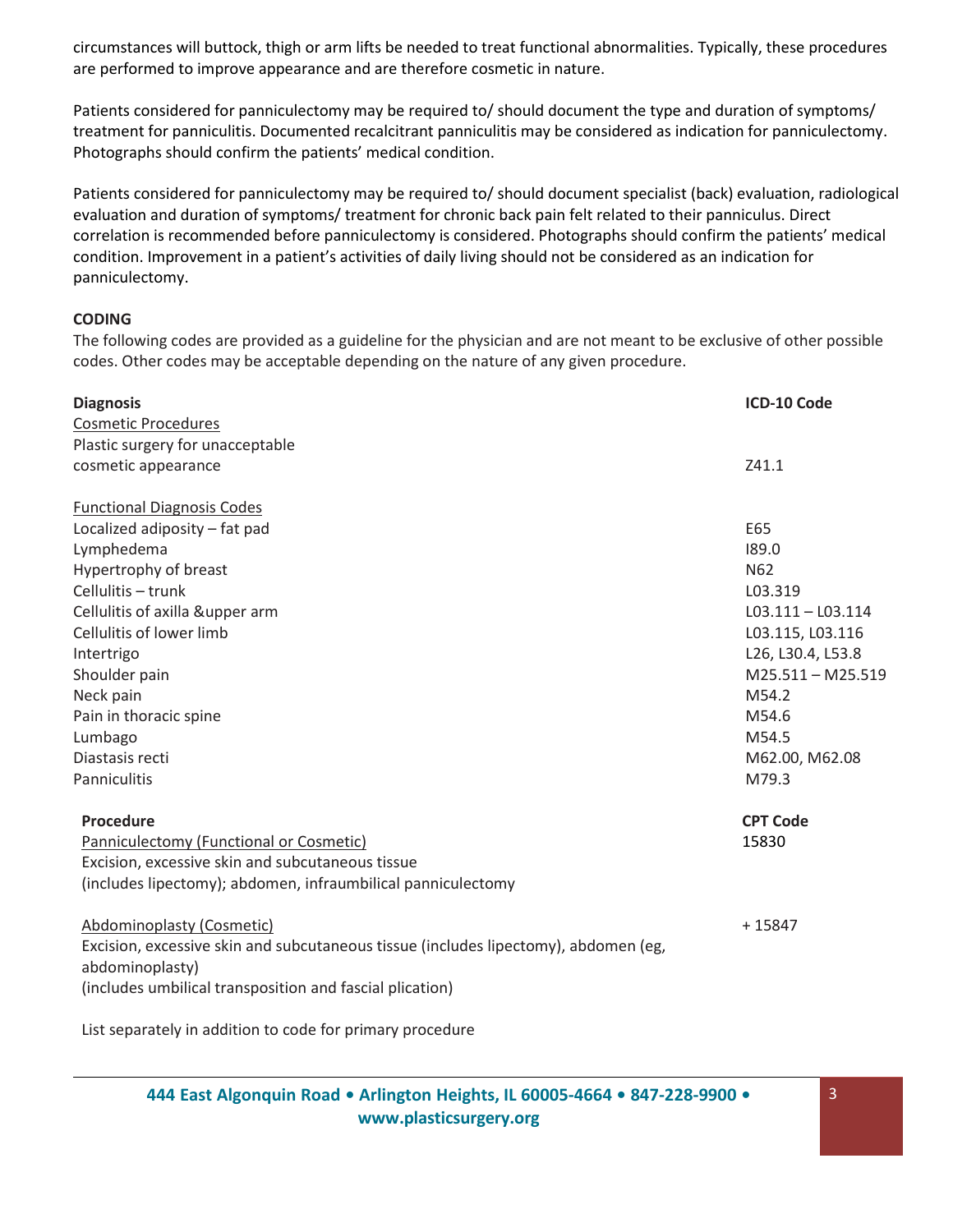Use 15847 in conjunction with 15830 For abdominal wall hernia repair, see 49491-49587

To report other abdominoplasty, use 17999

| Excision, excessive skin and subcutaneous tissue (includes lipectomy); thigh             | 15832 |
|------------------------------------------------------------------------------------------|-------|
| Excision, excessive skin and subcutaneous tissue (includes lipectomy); leg               | 15833 |
| Excision, excessive skin and subcutaneous tissue (includes lipectomy); hip               | 15834 |
| Excision, excessive skin and subcutaneous tissue (includes lipectomy); buttock           | 15835 |
| Excision, excessive skin and subcutaneous tissue (includes lipectomy); arm               | 15836 |
| Excision, excessive skin and subcutaneous tissue (includes lipectomy); forearm or hand   | 15837 |
| Excision, excessive skin and subcutaneous tissue (includes lipectomy); Submental fat pad | 15838 |
| Excision, excessive skin and subcutaneous tissue (includes lipectomy); other area        | 15839 |
| Mastectomy for gynecomastia                                                              | 19300 |
| Mastopexy                                                                                | 19316 |
| <b>Reduction mammaplasty</b>                                                             | 19318 |

#### **CODING HERNIA REPAIRS**

In rare circumstances plastic surgeons may perform a hernia repair in conjunction with an abdominoplasty or panniculectomy. A true hernia repair involves opening fascia and/or dissection of a hernia sac with return of intraperitoneal contents back to the peritoneal cavity.<sup>11</sup> A true hernia repair should not be confused with diastasis recti repair, which is part of a standard abdominoplasty. When a true hernia repair is performed, the following codes may be utilized.

| <b>Diagnosis Codes</b>                                                                                                                                                | ICD-10 Code     |
|-----------------------------------------------------------------------------------------------------------------------------------------------------------------------|-----------------|
| Umbilical hernia                                                                                                                                                      | K42.9           |
| Ventral, unspecified                                                                                                                                                  | K43.9           |
| Incisional                                                                                                                                                            | K43.2           |
| <b>Procedure</b>                                                                                                                                                      | <b>CPT Code</b> |
| Repair initial incisional or ventral hernia; reducible                                                                                                                | 49560           |
| Repair initial incisional or ventral hernia; incarcerated or strangulated                                                                                             | 49561           |
| Repair recurrent incisional or ventral hernia; reducible                                                                                                              | 49565           |
| Repair recurrent incisional or ventral hernia; incarcerated or strangulated                                                                                           | 49566           |
| Implantation of mesh or other prosthesis for incisional or ventral hernia repair<br>(List separately in addition to code for the incisional or ventral hernia repair) | $+49568$        |
| Repair epigastric hernia (eg, preperitoneal fat); reducible                                                                                                           | 49570           |
| Repair epigastric hernia (eg, preperitoneal fat); incarcerated or strangulated                                                                                        | 49572           |
| Repair umbilical hernia, age 5 or over; reducible                                                                                                                     | 49585           |
| Repair umbilical hernia, age 5 or over; incarcerated or strangulated                                                                                                  | 49587           |

**444 East Algonquin Road • Arlington Heights, IL 60005-4664 • 847-228-9900 • [www.plasticsurgery.org](http://www.plasticsurgery.org/)**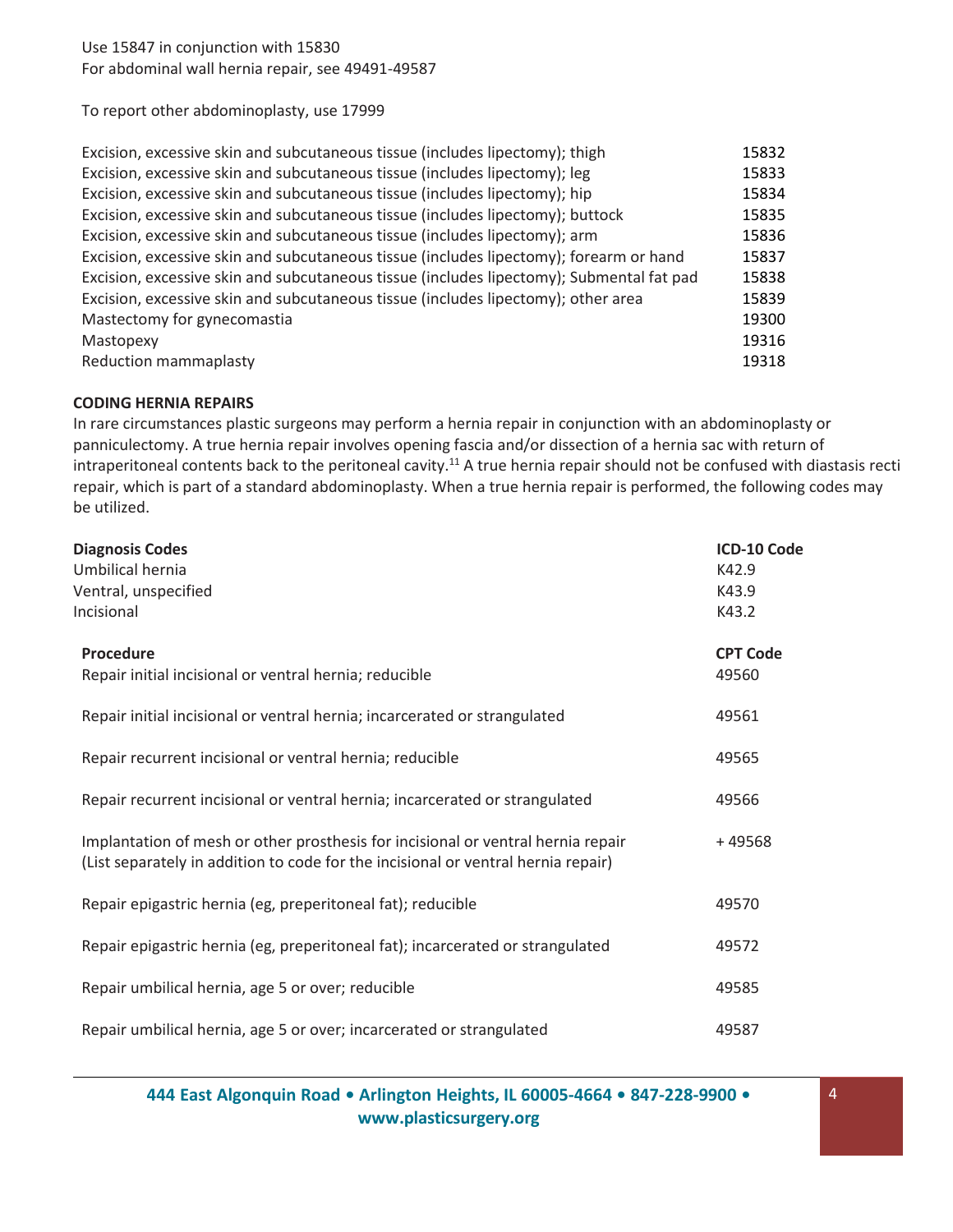### **PRIMARY REFERENCE**

American Society of Plastic Surgeons. Practice Parameter for Surgical Treatment of Skin Redundancy for Obese and Massive Weight Loss Patients. Date: December 2016.

# **ADDITIONAL REFERENCES**

1. Clinical guidelines on the identification, evaluation, and treatment of overweight and obesity in adults – executive summary. [http://www.nhlbi.nih.gov/files/docs/guidelines/ob\\_gdlns.pdf](http://www.nhlbi.nih.gov/files/docs/guidelines/ob_gdlns.pdf) Accessed: 11/14/2016

2. Managing Overweight and Obesity in Adults: Systematic Evidence Review from the Obesity Panel<http://www.nhlbi.nih.gov/sites/www.nhlbi.nih.gov/files/obesity-evidence-review.pdf> Accessed: 11/14/2016

3. Overweight and obesity. <http://www.cdc.gov/obesity/adult/index.html> Accessed 11/14/2016.

4. Wakefield W, Rubin JP, Gusenoff JA. The life after weight loss program: a paradigm for plastic surgery care after massive weight loss. *Plast Surg Nurs* 2014 Jan-Mar; 34(1):4-9.

5. Rubin, J.P., Nguyen, V., Schwentker, A. Perioperative management of the post-gastric bypass patient presenting for body contour surgery. *Clin. Plast. Surg.* 31:601, 2004.

6. Capella JF, Matarasso A. Management of the Postbariatric Medial Thigh Deformity. *Plast Reconstr Surg.* 2016 May;137(5):1434-46.

7. Staalesen T, Olsén MF, Elander A. The Effect of Abdominoplasty and Outcome of Rectus Fascia Plication on Health-Related Quality of Life in Post-Bariatric Surgery Patients. *Plast Reconstr Surg*. 2015 Dec;136(6):750e-61e.

8. Aly, A.S., Cram, A.E., Heddens, C. Truncal body contouring surgery in the massive weight loss patient. *Clin. Plast. Surg.* 31:611, 2004.

9. Richter DF, Stoff A. Circumferential body contouring: the lower body lift. *Clin Plast Surg*. 2014 Oct; 41(4):775- 88.

10. Igwe, D. Jr., Stanczyk, M., Lee, H. Panniculectomy adjuvant to obesity surgery. *Obes Surg.* 10:530, 2000.

11. Acarturk TO, Wachtman G, Heil B, Landecker A, Courcoulas AP, Manders EK. Panniculectomy as an adjuvant to bariatric surgery. *Ann Plast Surg*. 2004 Oct, 53(4):360-6.

12. Abramson, D.L. Minibrachioplasty: minimizing scars while maximizing results. *Plast Reconstr. Surg.* 114:1631, 2004.

13. Grieco M, Grignaffini E, Simonaccai F, Di Mascio D, Raposio E. Post-bariatric body contouring: our experience. *Acta Biomed*. 2016 May 6; 87(1):7D-5.

14. Strauch, B., Greenspun, D., Levine, et al. A technique of brachioplasty. *Plast. Reconstr. Surg.* 113:1044, 2004.

15. Hurwitz D. Brachioplasty. *Clin Plast Surg*. 2014 Oct; 41(4):745-51.